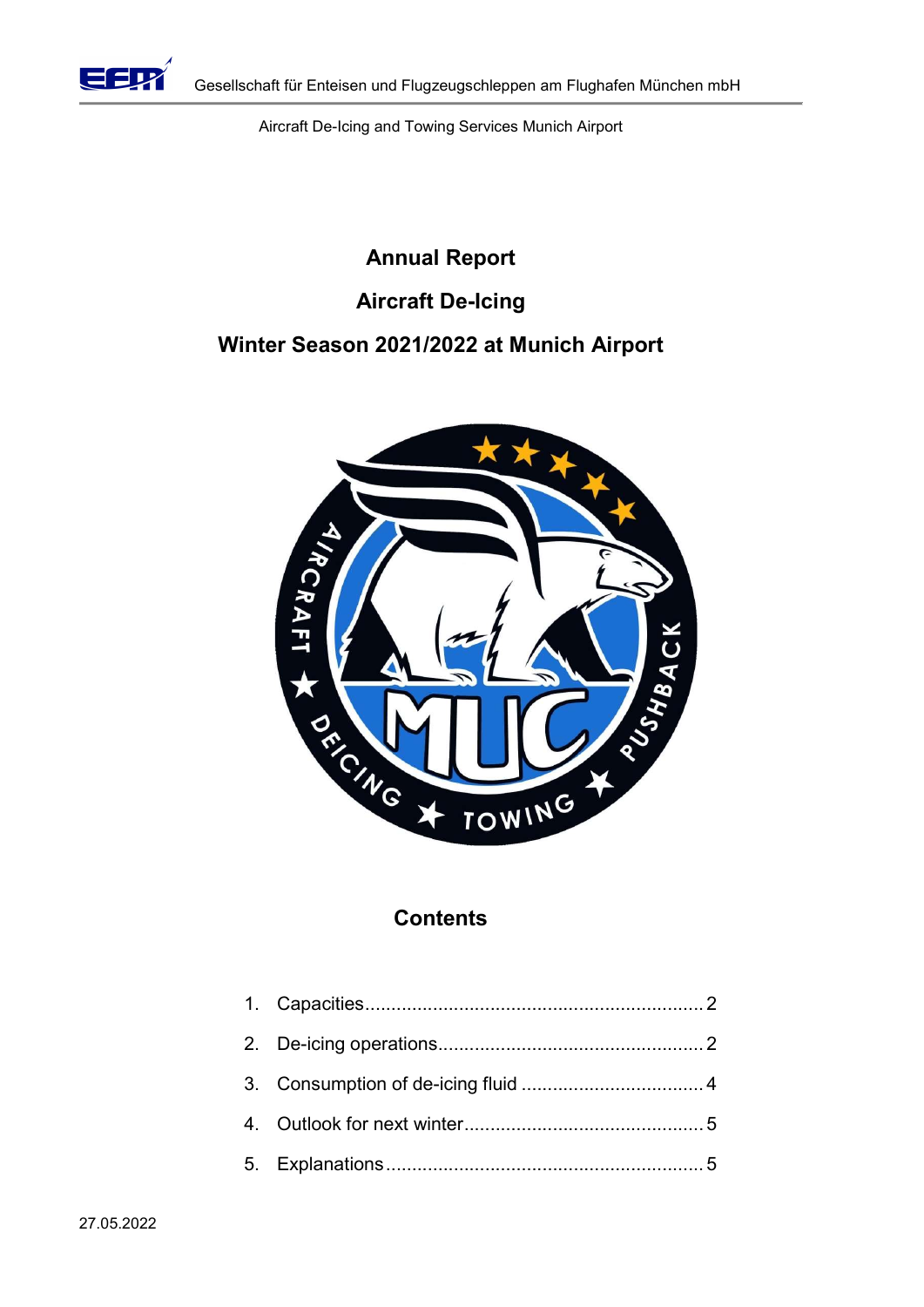

# 1. Capacities

#### 2. De-icing operations

#### Table 1: De-icing per month

|                                                       | For de-icing only EFM employees have been deployed.<br>22 de-icing vehicles were available. |                 |                                                                                                                                                                                                                                                                                              |
|-------------------------------------------------------|---------------------------------------------------------------------------------------------|-----------------|----------------------------------------------------------------------------------------------------------------------------------------------------------------------------------------------------------------------------------------------------------------------------------------------|
|                                                       |                                                                                             |                 |                                                                                                                                                                                                                                                                                              |
| <b>De-icing operations</b>                            |                                                                                             |                 |                                                                                                                                                                                                                                                                                              |
|                                                       |                                                                                             |                 | During the winter season 2021/2022 (October through April) EFM de-iced a total of 6,336 aircraft.<br>(plan: 4,697 / previous year: 2,425). EFM's de-icing teams were in action on 166 out of 212 days of<br>the entire winter season. The busiest day was 02. April 2022 with 303 de-icings. |
|                                                       |                                                                                             |                 | Due to precipitation, anti-icing with ADF Type IV (>10,000 liters) had to be performed on 16 days<br>(previous year: 4). 28 % of all de-icing treatments (previous year: 13 %) were performed as two-                                                                                        |
|                                                       |                                                                                             |                 |                                                                                                                                                                                                                                                                                              |
|                                                       | Table 1: De-icing per month                                                                 |                 |                                                                                                                                                                                                                                                                                              |
|                                                       |                                                                                             |                 |                                                                                                                                                                                                                                                                                              |
|                                                       | <b>This</b>                                                                                 | <b>Previous</b> |                                                                                                                                                                                                                                                                                              |
|                                                       | <b>Season</b>                                                                               | <b>Season</b>   |                                                                                                                                                                                                                                                                                              |
| Oct                                                   | 137                                                                                         | 14              |                                                                                                                                                                                                                                                                                              |
|                                                       | 1.123                                                                                       | 191             |                                                                                                                                                                                                                                                                                              |
|                                                       | 1.673                                                                                       | 513             |                                                                                                                                                                                                                                                                                              |
| step procedures.<br><b>Month</b><br>Nov<br>Dec<br>Jan | 1.926                                                                                       | 923             |                                                                                                                                                                                                                                                                                              |
| Feb                                                   | 558                                                                                         | 225             |                                                                                                                                                                                                                                                                                              |
| Mar<br>Apr                                            | 227<br>692                                                                                  | 305<br>254      |                                                                                                                                                                                                                                                                                              |

#### Diagram 1: De-icing treatments per month

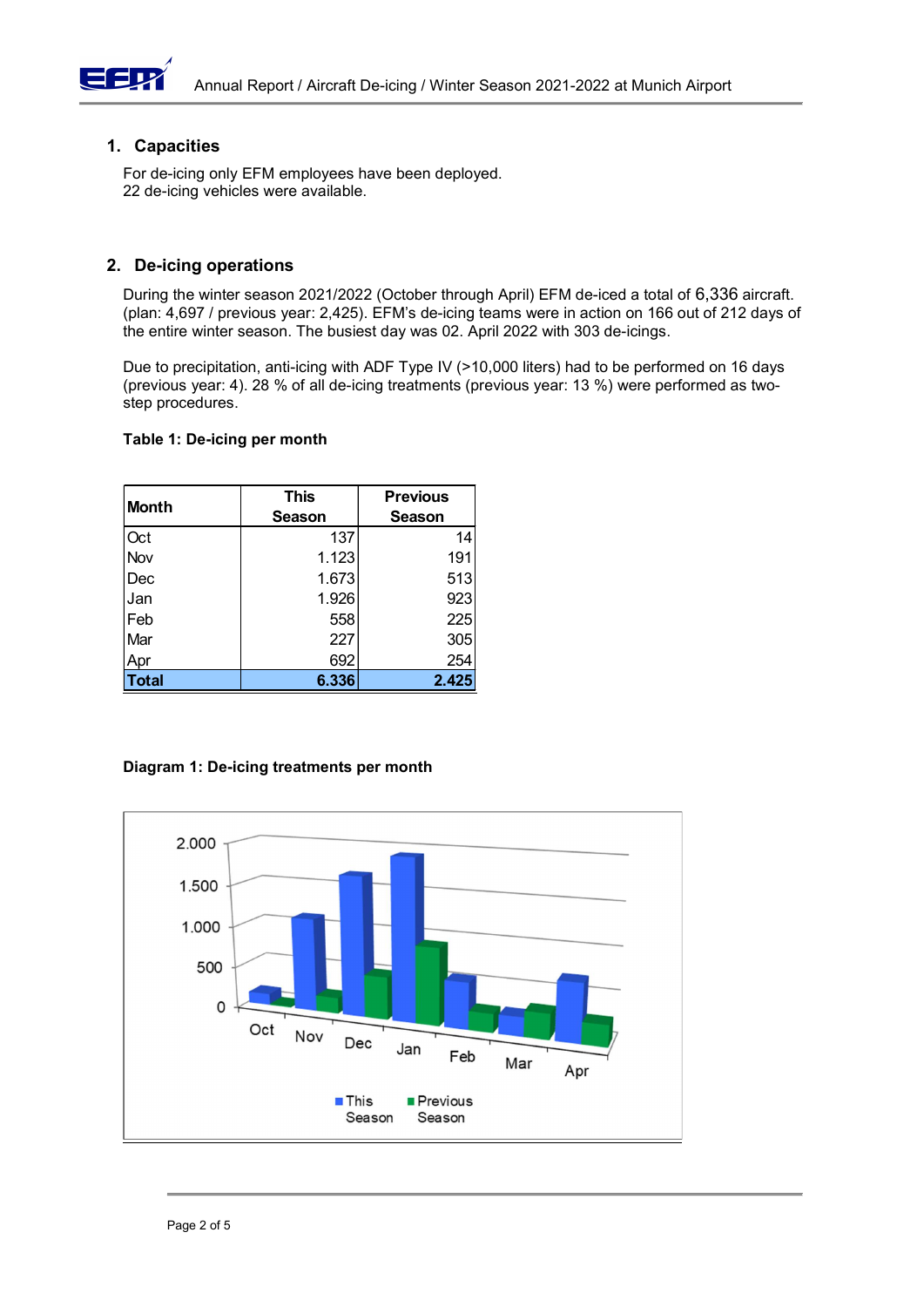

6,288 out of the 6,336 total de-icing treatments (including repeated de-icing operations) were performed on the remote-areas close to the runway heads (99.2 %) compared to 48 on the apron (0.8 %).

Based on the statistics from previous seasons, a de-icing rate of 12 % of all departures of our COLD partners during the winter schedule was expected. Concerning the customers without a COLD contract a probability of 7 % was predicted. The actual figures are 14 % for COLD partners and 5.5 % for Non-COLD customers. During the full de-icing season, a de-icing rate of 12.6 % of all commercial flights could be recorded (previous season: 17.1 %).





The diagram below shows de-icing numbers as of the last years during the winter schedule.



Diagram 3: Number of departures and de-icing treatments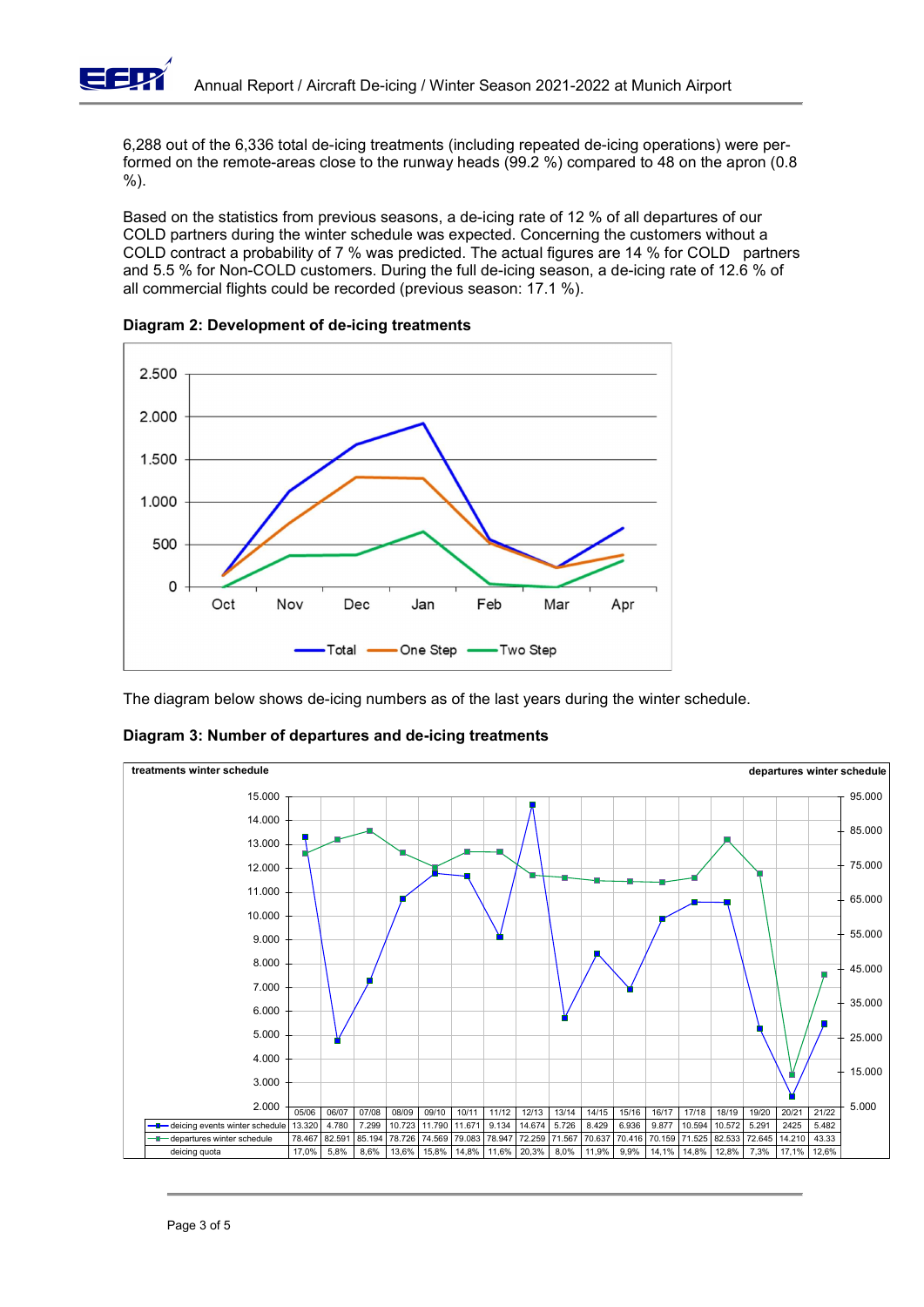

## 3. Consumption of de-icing fluid

Table 1: De-icing treatments und average consumption per aircraft category

|                                                                                                                                                                                                                                                                                                                                                                             | Annual Report / Aircraft De-icing / Winter Season 2021-2022 at Munich Airport |                  |                                                             |                |                                          |           |           |           |  |
|-----------------------------------------------------------------------------------------------------------------------------------------------------------------------------------------------------------------------------------------------------------------------------------------------------------------------------------------------------------------------------|-------------------------------------------------------------------------------|------------------|-------------------------------------------------------------|----------------|------------------------------------------|-----------|-----------|-----------|--|
|                                                                                                                                                                                                                                                                                                                                                                             | <b>Consumption of de-icing fluid</b>                                          |                  |                                                             |                |                                          |           |           |           |  |
| The total consumption of ADF Type I Mix during this season was 2,559 cubic meters (previous<br>season: 1,281 cbm) while 455 cbm ADF Type IV (previous season: 187 cbm) were needed. 1,743<br>cbm from consumed 2,559 cbm of ADF Type I Mix were made from recycled material. This means<br>that 68 % of the entire Type I consumption could be supplied by recycled fluids. |                                                                               |                  |                                                             |                |                                          |           |           |           |  |
| The average consumption of ADF Type I Mix per de-icing treatment was 404 liters (previous sea-<br>son: 528 liters) and of ADF Type IV for two-step procedure was 260 liters (previous season: 238).<br>Relating to the total fluid consumption the portion of ADF Type IV increased minimally to 15.1 %<br>compare to 12.7 % in the previous season.                        |                                                                               |                  |                                                             |                |                                          |           |           |           |  |
| Table 1: De-icing treatments und average consumption per aircraft category                                                                                                                                                                                                                                                                                                  |                                                                               |                  |                                                             |                |                                          |           |           |           |  |
|                                                                                                                                                                                                                                                                                                                                                                             |                                                                               | Treatments total | ADF Typ I<br>Treatments 2-Step<br>(liters/treatments total) |                | ADF Typ IV<br>(liters/2-step treatments) |           |           |           |  |
| Aircraft cat.                                                                                                                                                                                                                                                                                                                                                               | 2020/2021                                                                     | 2021/2022        | 2020/2021                                                   | 2021/2022      | 2020/2021                                | 2021/2022 | 2020/2021 | 2021/2022 |  |
| 0                                                                                                                                                                                                                                                                                                                                                                           | 51                                                                            | 43               | 22                                                          | $\overline{7}$ | 331                                      | 252       | 137       | 119       |  |
|                                                                                                                                                                                                                                                                                                                                                                             | 844                                                                           | 1.118            | 270                                                         | 341            | 345                                      | 266       | 142       | 155       |  |
| 2                                                                                                                                                                                                                                                                                                                                                                           | 1.297                                                                         | 4.629            | 398                                                         | 1.250          | 489                                      | 373       | 232       | 242       |  |
| 3                                                                                                                                                                                                                                                                                                                                                                           | 68                                                                            | 126              | 31                                                          | 43             | 1.225                                    | 748       | 402       | 447       |  |
| $\boldsymbol{\Lambda}$                                                                                                                                                                                                                                                                                                                                                      | 165                                                                           | 420              | 63                                                          | 111            | 1.548                                    | 1.021     | 648       | 718       |  |
| <b>Total</b>                                                                                                                                                                                                                                                                                                                                                                | 2.425                                                                         | 6.336            | 784                                                         | 1.752          | 528                                      | 404       | 238       | 260       |  |
| Diagram 4: deicing events and fluid consumption of the last years                                                                                                                                                                                                                                                                                                           |                                                                               |                  |                                                             |                |                                          |           |           |           |  |

## Diagram 4: deicing events and fluid consumption of the last years